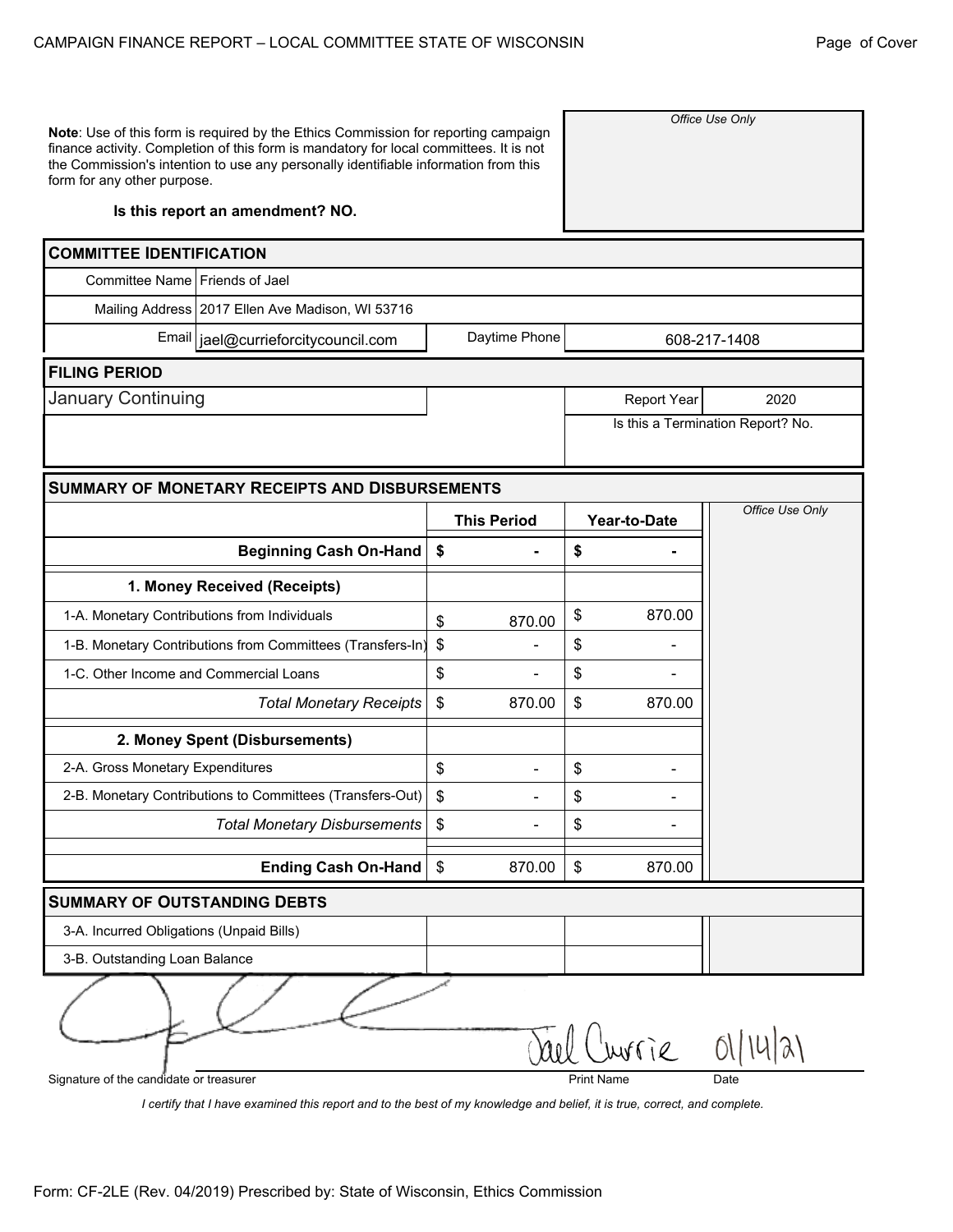| Date | <b>Name</b>                         | <b>Address</b>              | City        | <b>ST</b> | Zip | Occupation                               | <b>Comments</b> | Amount   |
|------|-------------------------------------|-----------------------------|-------------|-----------|-----|------------------------------------------|-----------------|----------|
|      | 12/26/20 Jill Pfeiffer              | 927 O'Sheridan street       | Madison     | WI        |     | Nonprofit<br>53715   Professional        |                 | \$100.00 |
|      | 12/26/20   Lara Gerassi             | 7314 WHITACRE RD            | Madison     | WI        |     | 53717-1327 Assistant Professor           |                 | \$100.00 |
|      | 12/27/20 Beth Esser                 | 6009 Ridgewood AVE          | Monona      | WI        |     | 53716 Registrar                          |                 | \$100.00 |
|      | 12/27/20   Anne Seeber              | 545 North St                | Madison     | WI        |     | 53704 Teacher                            |                 | \$100.00 |
|      | 12/29/20   Shannon Ash              | 7039 Watts Rd               | Madison     | WI        |     | 53719 Program Director                   |                 | \$100.00 |
|      | 12/30/20   Anna Kaminski            | 3342 Gregory Street         | Madison     | WI        |     | $53711$ Finance                          |                 | \$100.00 |
|      | 12/30/20   Linda Ketcham            | 813 Flora Lane              | Madison     | WI        |     | 53714 social work                        |                 | \$100.00 |
|      | 12/30/20 Torrie Mueller             | 3918 Toban Dr.              | Madison     | WI        |     | 53704 CoC Coordinator                    |                 | \$50.00  |
|      | 12/30/20   Sarah Hessenauer-Bladorn | 4244 Valencia Drive         | Janesville  | WI        |     | 53546   Professor                        |                 | \$20.00  |
|      | 12/30/20   Lai Lia Thao             | 406 Rustic dr               | Madison     | WI        |     | 53718   Photojournalist                  |                 | \$20.00  |
|      | 12/30/20 Helena Lawson              | 1144 Morraine View Drive    | Madison     | WI        |     | 53719 Clerk I-II                         |                 | \$20.00  |
|      | 12/31/20   Kyra Johnson             | 1042 St Albert the Great Dr | Sun Prairie | WI        |     | Restorative Justice<br>53590 Coordinator |                 | \$10.00  |
|      | 12/31/20 George Gillis              | 405 Orchard Dr              | Madison     | WI        |     | 53711 Legislative advisor                |                 | \$50.00  |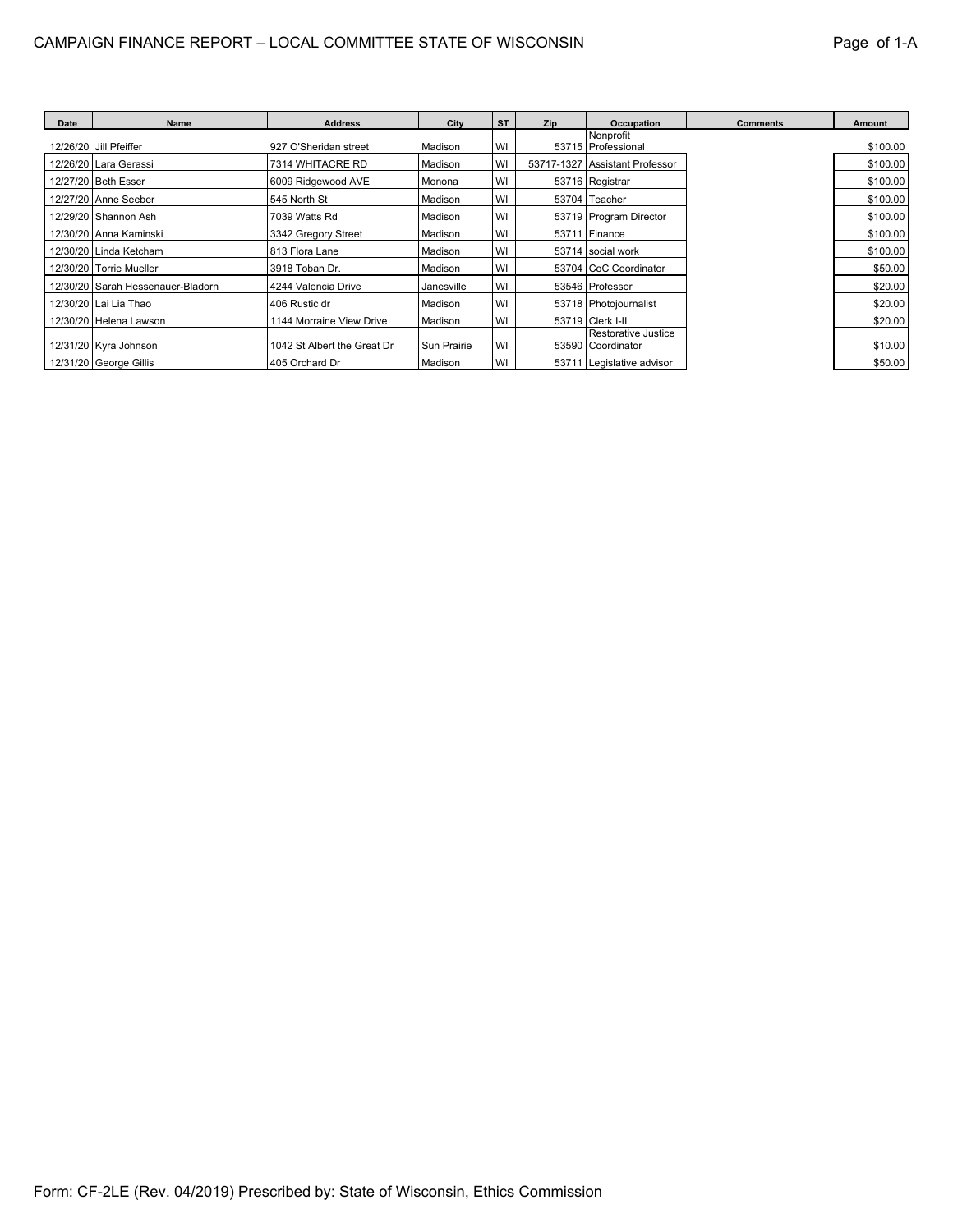| Date | <b>Committee Name</b> | <b>Address</b> | City | <b>ST</b> | Zip | <b>Comments</b> | Amount                   |
|------|-----------------------|----------------|------|-----------|-----|-----------------|--------------------------|
|      |                       |                |      |           |     |                 | -                        |
|      |                       |                |      |           |     |                 | $\overline{\phantom{a}}$ |
|      |                       |                |      |           |     |                 | -                        |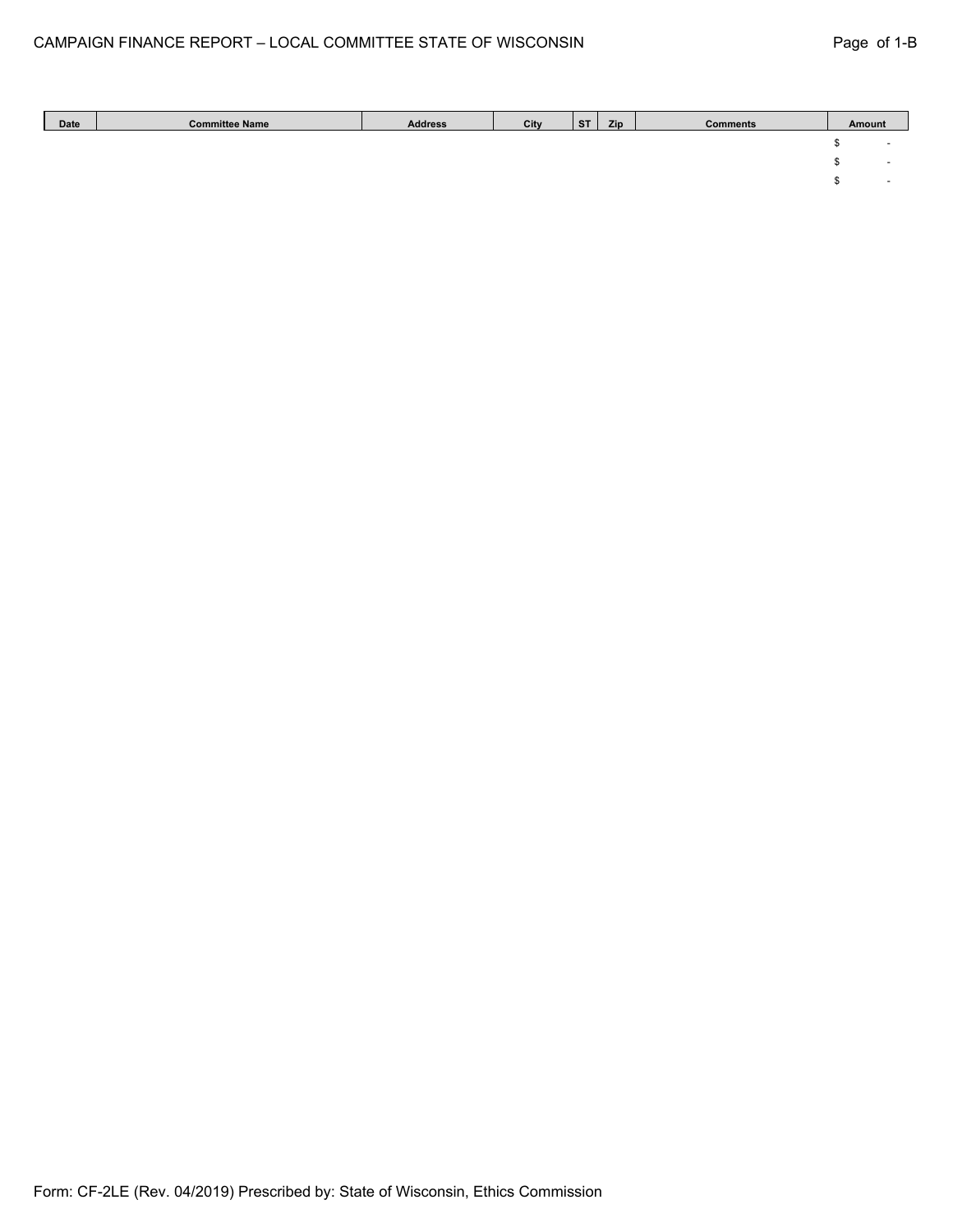| Date | Name | <b>Address</b> | City | <b>ST</b> | Zip | <b>Reason for Income</b> | <b>Comments</b> | Amount |  |
|------|------|----------------|------|-----------|-----|--------------------------|-----------------|--------|--|
|      |      |                |      |           |     |                          |                 |        |  |
|      |      |                |      |           |     |                          |                 |        |  |
|      |      |                |      |           |     |                          |                 |        |  |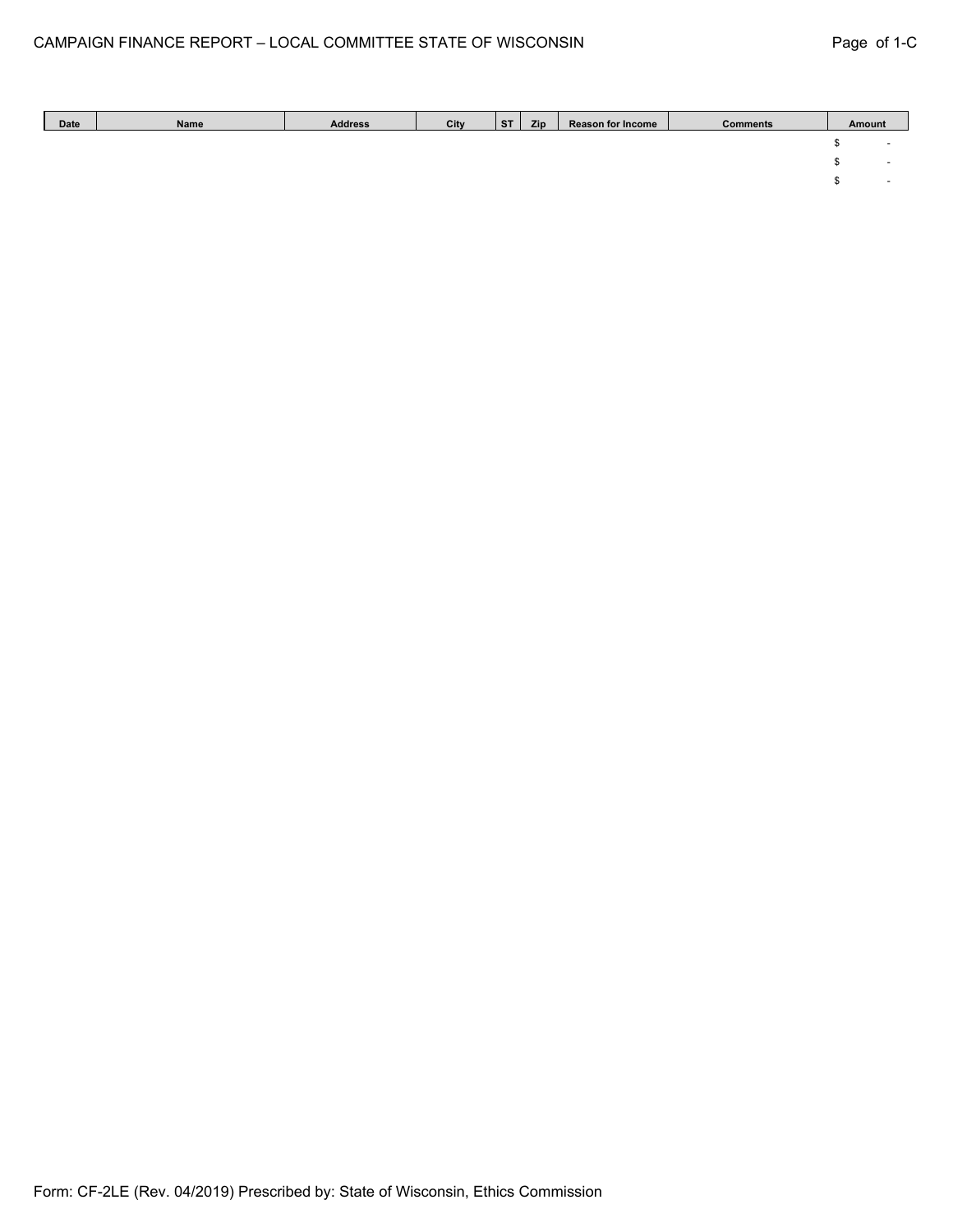| Date | Name | <b>Address</b> | City | <b>ST</b> | Zip | <b>Purpose</b> | <b>Comments</b> | Amount |  |
|------|------|----------------|------|-----------|-----|----------------|-----------------|--------|--|
|      |      |                |      |           |     |                |                 |        |  |
|      |      |                |      |           |     |                |                 |        |  |
|      |      |                |      |           |     |                |                 |        |  |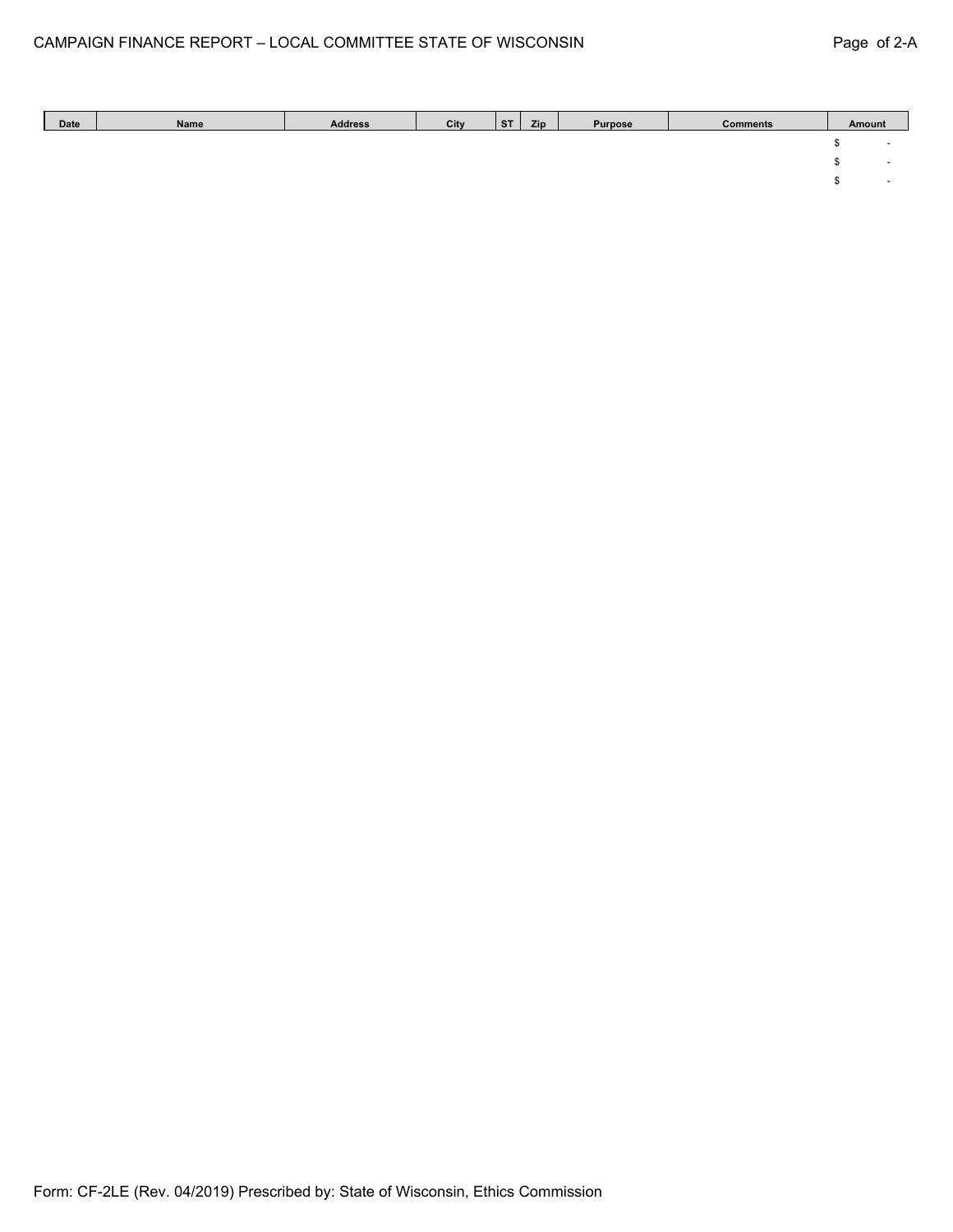| Date | <b>Committee Name</b> | <b>Address</b> | City | <b>ST</b> | Zip | <b>Comments</b> | Amount                   |
|------|-----------------------|----------------|------|-----------|-----|-----------------|--------------------------|
|      |                       |                |      |           |     |                 | -                        |
|      |                       |                |      |           |     |                 | $\overline{\phantom{0}}$ |
|      |                       |                |      |           |     |                 | $\overline{\phantom{0}}$ |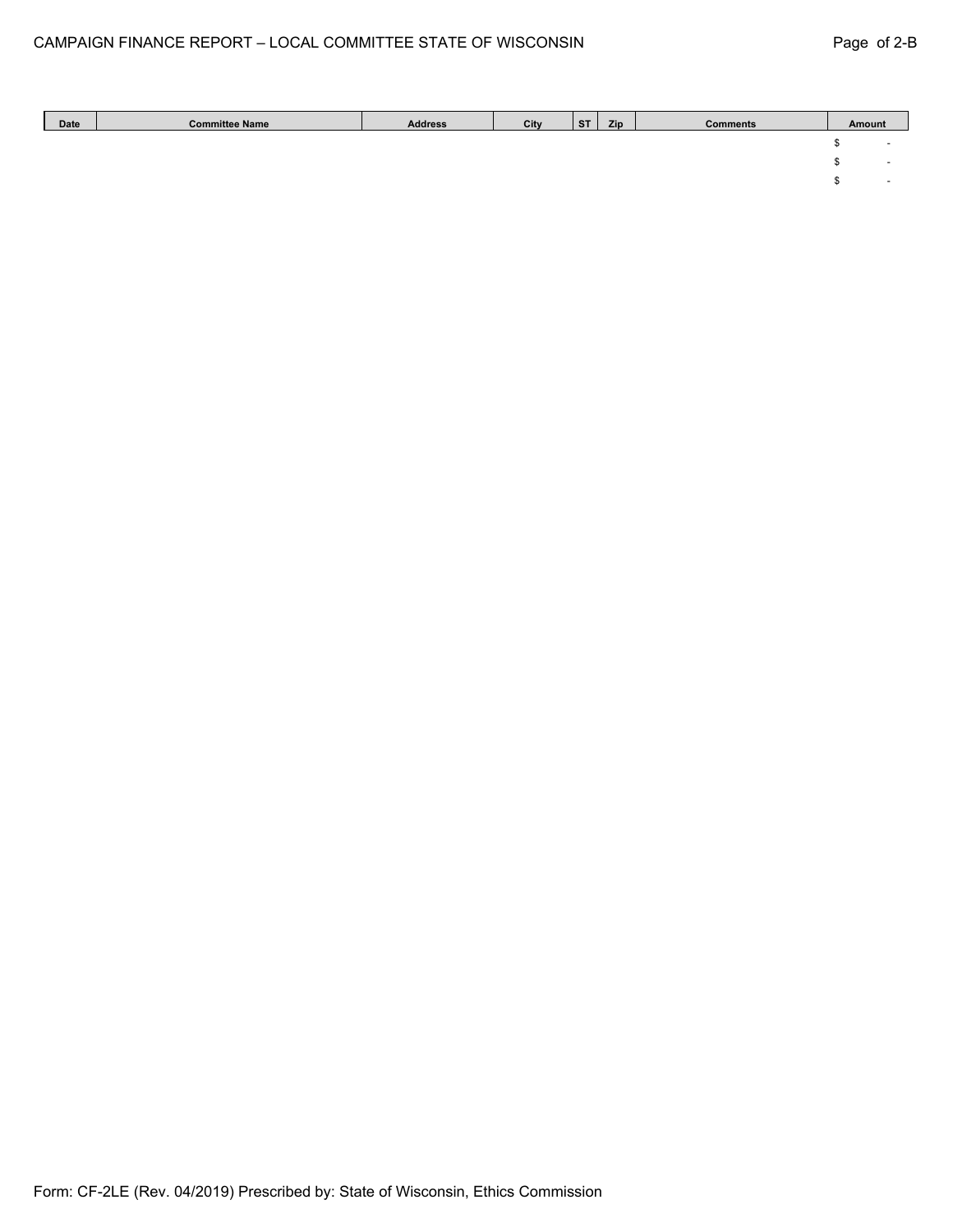| <b>Date</b> | Name | <b>Address</b> | City | C <sub>T</sub> | Zip | Purpose | <b>Outstanding</b><br>Balance.<br>Beginning of<br>Period | <b>New</b><br>Obligation This   Balance, Close<br><b>Period</b> | Outstanding<br>of Period |
|-------------|------|----------------|------|----------------|-----|---------|----------------------------------------------------------|-----------------------------------------------------------------|--------------------------|
|-------------|------|----------------|------|----------------|-----|---------|----------------------------------------------------------|-----------------------------------------------------------------|--------------------------|